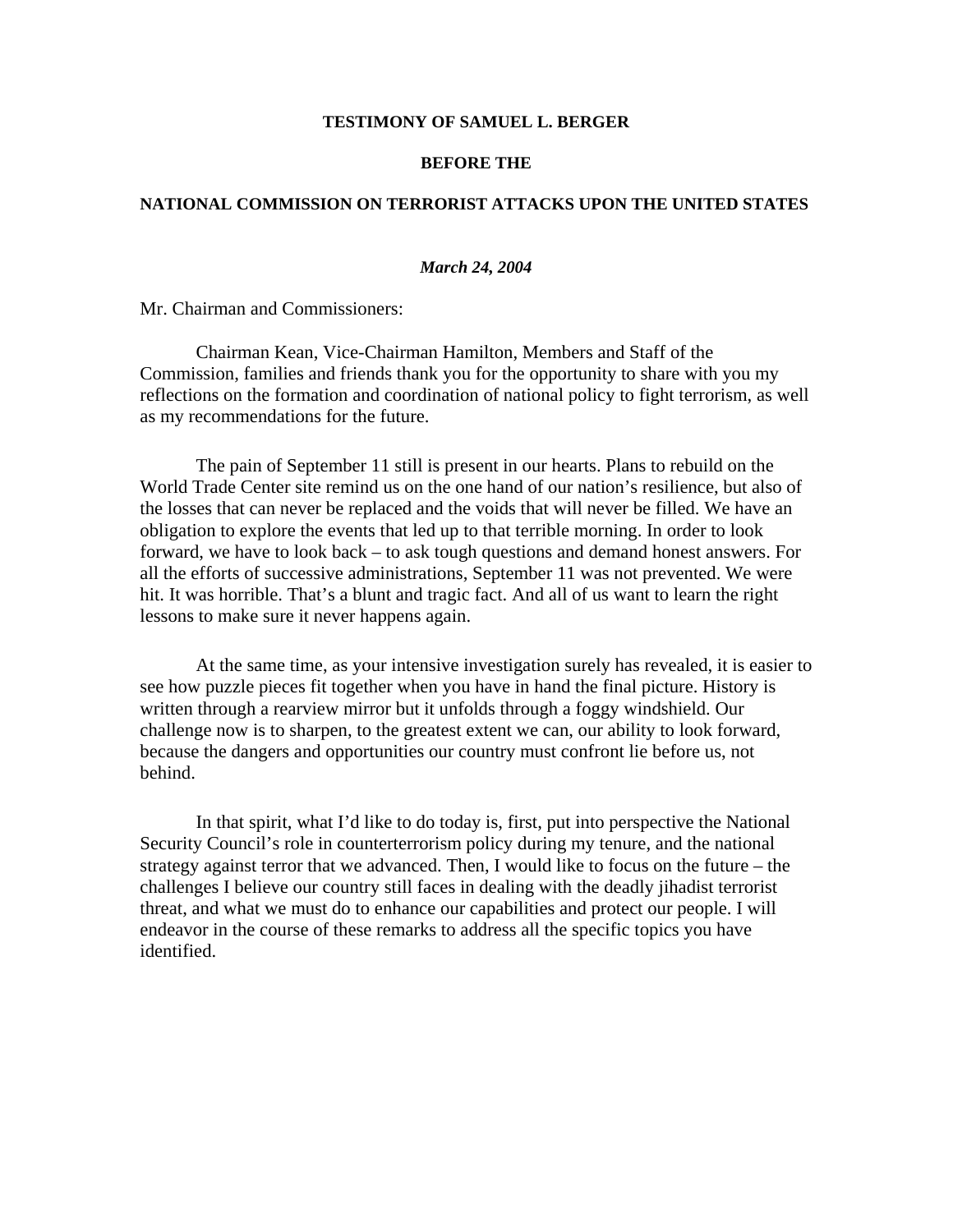# **Ten Elements of a Counterterrorism Strategy**

Before President Clinton took office, the intelligence community was primarily focused on the agenda created by the Soviet Union's collapse and the Cold War's end. Despite the fact that, during the 1980s -- the bloodiest decade of foreign terrorism against the United States before 9/11 -- when nearly 500 Americans had been murdered in terrorist attacks abroad by Hezbollah, Islamic Jihad and others, counterterrorism had not been a top intelligence priority. The CIA maintained no significant assets in Afghanistan after the U.S. withdrawal from the region in 1989. Little was known about Osama bin Laden except that he was one of many financiers of terrorist groups.

Soon after the Clinton Administration began, terrorism became an early priority, with the fatal attack on CIA employees at Langley five days after the inauguration, the first World Trade Center bombing in February 1993, the Iraqi plot to assassinate President Bush in April, and a plot against historic New York City landmarks such as the Lincoln and Holland Tunnels in June. These terrorist threats came from disparate sources – including Sheikh Omar Abdel Rahman, whom we caught, prosecuted and put in prison for life. None of these attacks was associated with bin Laden at the time. But they reinforced a larger view that President Clinton expressed early, and with increasing frequency: that the very same forces of global integration that were making our lives better were also empowering the forces of disintegration – terrorists, drug traffickers and international criminals, sometimes all three combined.

From the beginning, the NSC was responsible for policy formulation and we sought to implement the President's concerns about the terrorist threat. We met frequently at the Cabinet level regarding terrorism during our time in office, as often as every few weeks in the later years. During times of acute crisis, such as during the Millennium threats, we took on a more active management role with rigorous and sustained high-level attention. We were the body to which the Counterterrorism Security Group (CSG), the day-to-day interagency working group, reported. We sought to stimulate agencies across a broad range of counterterror initiatives that were pursued with ever-increasing scope and urgency.

Our administration, with growing intensity, gave the fight against terrorism the highest national security priority. Ten key elements formed the core of our national counterterror strategy, a strategy that was serious, systematic and ambitious for the times.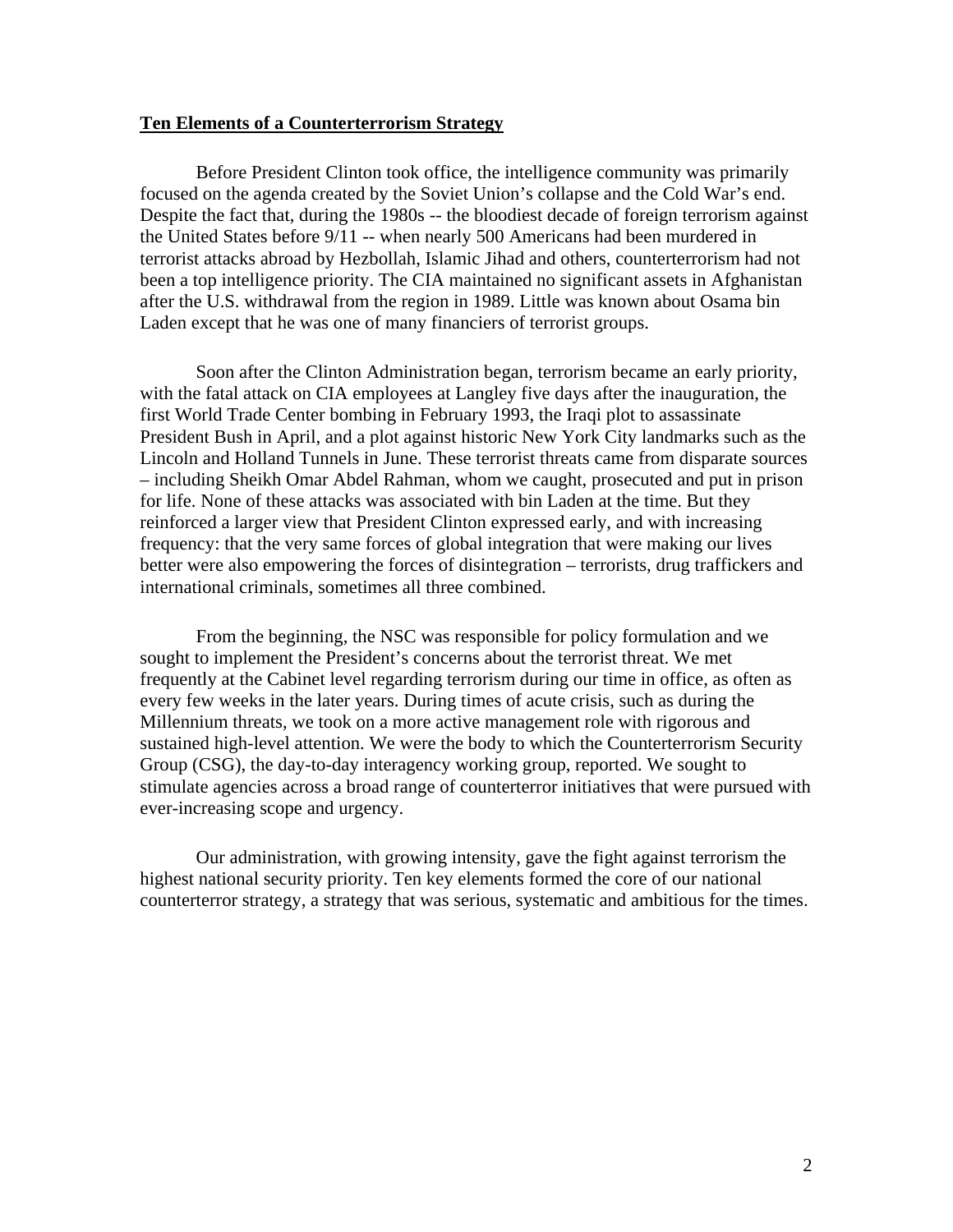First, as our understanding of bin Laden evolved in the mid-'90s from a financier to an increasingly rabid and magnetic galvanizer of anti-American hatred, our focus on him and his network increased. We established a dedicated CIA cell charged with tracking his activities. After the bombings of our embassies in Kenya and Tanzania in August 1998, which was the first time the intelligence community was able to attribute responsibility for an attack on the U.S. clearly to bin Laden, getting him and his lieutenants became our priority.

As has been reported, the President gave the CIA broad and lethal authorities regarding bin Laden -- which were unprecedented at the time. Director Tenet and other CIA senior officials -- who were well aware of the priority this commanded -- received the authorities they requested and never expressed dissatisfaction to the President or me as to their scope or meaning. The President's willingness to destroy Osama bin Laden and his lieutenants was made unmistakably clear in August 1998; the one time we had predictive, actionable intelligence as to bin Laden's whereabouts, the President ordered roughly 60 Tomahawk cruise missiles fired to kill him. Twenty to thirty al Qaeda lieutenants were killed, according to the intelligence community at the time, but bin Laden was missed by a matter of hours.

Over the next two years, we continually sought to obtain predictive, actionable intelligence on bin Laden's whereabouts, including developing and successfully testing in late 2000 the unmanned Predator drone – a remarkable surveillance platform. But never again would the predictive intelligence necessary for effective strikes emerge on our watch. And it was our judgment that to fire on primitive camps and fail to destroy bin Laden or key al Qaeda figures would have fortified bin Laden and made the U.S. look weak and feckless. Nonetheless, the President ordered two nuclear submarines to deploy off the coast of Pakistan for additional missile strikes, and was ready to use them at a moment's notice, had reliable intelligence materialized on bin Laden's whereabouts.

President Clinton pressed often for military "boots on the ground" options to get bin Laden, and our military looked seriously at the feasibility of a special forces mission. But given the circumstances that prevailed at that time, including no support from Pakistan or other neighbors, no base near Afghanistan and no lead-time intelligence, the military leadership concluded that such a mission would very likely fail. To this day – even after a war against the Taliban and with the benefit of a large-scale U.S. military and intelligence presence on the ground in Afghanistan and the support of Pakistan, bin Laden remains at-large.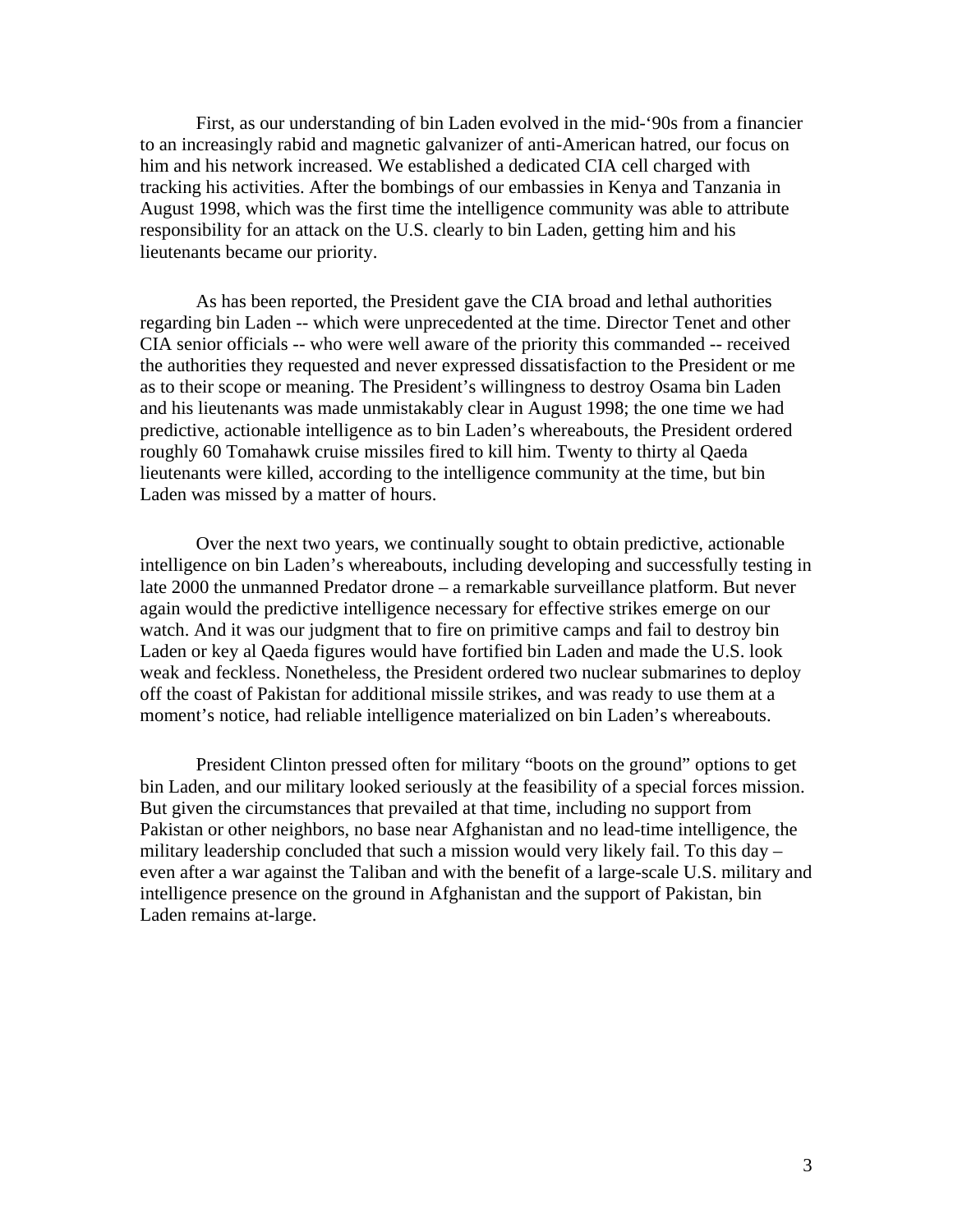Second, the CIA worked closely with a number of liaison agencies worldwide to disrupt and roll up al Qaeda cells. This campaign broke up al Qaeda cells in more than 20 countries.

Third, the CIA, together with foreign intelligence services, tracked down and captured – sometimes after years of effort -- more than 50 top terrorists abroad, including Ramsey Youssef, responsible for the 1993 World Trade Center bombing and Mir Aimal Kansi, who murdered the CIA employees at Langley.

Fourth, we prevented serious attacks on U.S. citizens. The intelligence and law enforcement communities succeeded in preventing a number of very bad things from happening before September 11. They thwarted the plot against New York landmarks in 1993. Together with Filipino authorities, they broke up a Manila-based plot to assassinate the Pope and blow up 12 American airliners over the Pacific in 1994-95. In 1998, they disrupted a plot to attack the U.S. Embassy in Albania -- we sent 100 Marines to Tirana in connection with that threat.

In late 1999, as we approached the Millennium celebrations, the CIA warned of five to fifteen plots against American targets. This was the most serious threat spike of our time in office. My judgment was that it required ongoing attention at the highest levels of government. Accordingly, I convened national security principals, including the Director of Central Intelligence, the Attorney General, and top FBI, State and Defense officials at the White House virtually every single day for a month. I am convinced that our sustained attention and the rigorous actions that resulted prevented significant losses of life.

Working with Jordanian officials, plots were uncovered against the Radisson Hotel and religious holy sites in Amman. Following the arrest of Ahmed Ressam crossing into the United States from Canada, the CIA traced material seized from him to break up terror cells in Toronto, Boston, New York and elsewhere.

Fifth, we exerted strong diplomatic and economic pressure on the Taliban to give up Osama bin Laden by withholding recognition of their regime, and threatening to hold them responsible for any future al Qaeda attacks on American interests. We engaged in determined diplomacy with leaders and officials in Saudi Arabia, Pakistan and the United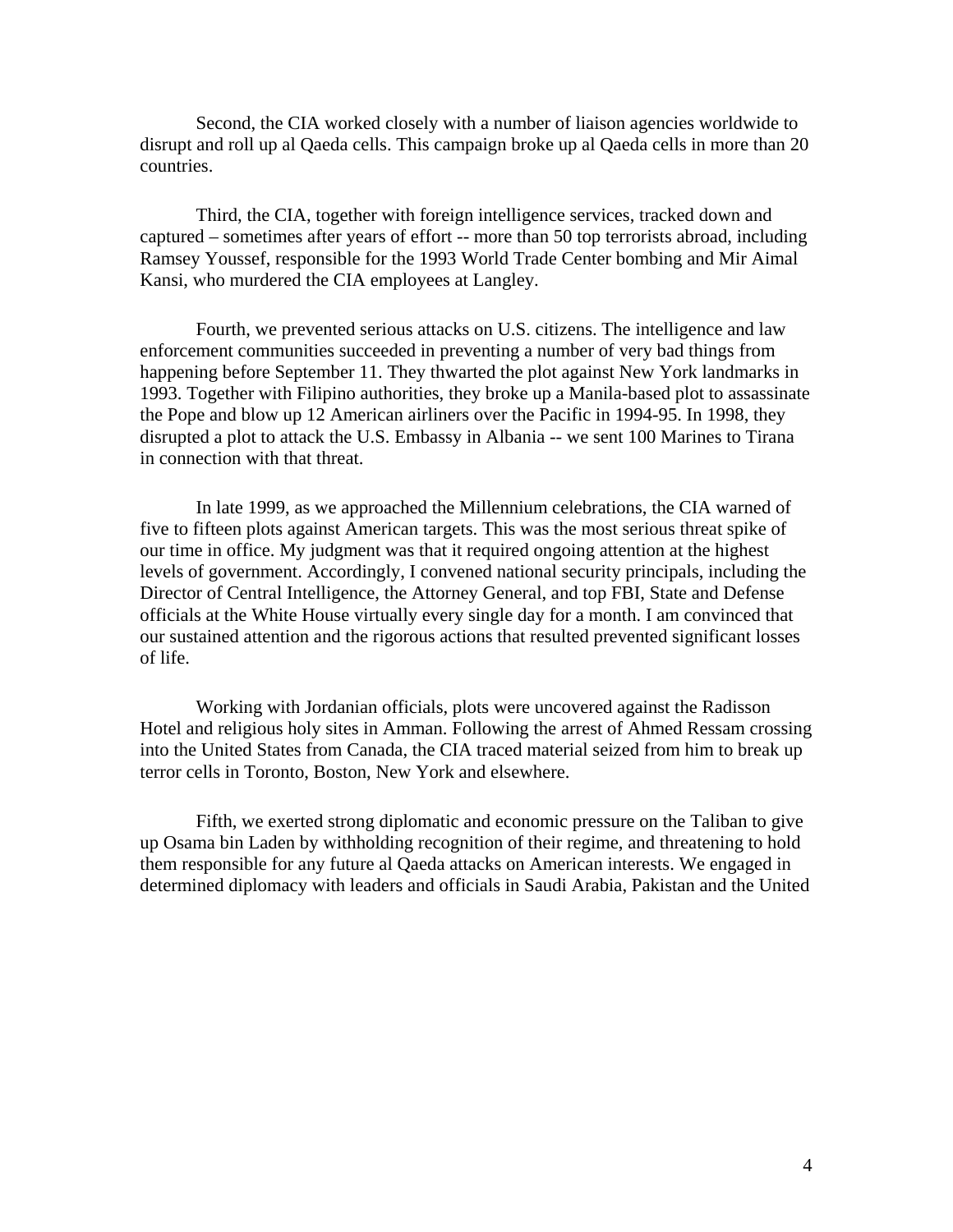Arab Emirates, as well as at the G-7 – all with the active participation of both President Clinton and Vice President Gore. The President insisted that two of the annual G-7 leadership summits during our Administration be devoted primarily to terrorism and greater international cooperation. Indeed, President Clinton felt strongly enough about the terrorist threat that he put his personal safety on the line by traveling to Pakistan in 2000, against the vigorous advice of the Secret Service, and personally pressing General Musharraf on the need to confront the Taliban. These efforts culminated in the UN Security Council adopting UNSCR 1333 in December 2000, which included a multilateral arms embargo against the Taliban.

Unfortunately, we learned after 9/11 that Osama bin Laden and the Taliban leadership were inseparable – that the Taliban would be destroyed without turning over bin Laden.

Sixth, we sought to track and freeze al Qaeda assets – including through unilateral and multilateral economic sanctions. We increased efforts to stem money laundering, and a commitment to "name and shame" countries that were not cracking down hard enough. In 1998 and 1999, President Clinton blocked al Qaeda financial transactions and froze some \$255 million in Taliban assets and shut down the Afghan national airline. An effort to gain congressional support to further crack down on foreign money laundering havens and foreign financial institutions that laundered money for terrorists and criminals was blocked by the Congress. Overall, this effort to cut terrorist purse strings proved very difficult.

Seventh, we dramatically increased the resources and priority of counterterrorism to the highest levels ever. During a time of budget stringency – when every new expenditure was required to be matched by a budget cut -- we worked with the Congress to more than double counterterrorism budgets at the FBI and CIA from 1995 to 2000. We also were the first administration to secure counterterrorism funds for agencies who could find themselves on the front lines of a terrorist attack – boosting Health and Human Services' bioterrorism budget from \$16 million in 1998 to \$265 million by the time we left office, and increasing FEMA's WMD-response budget more than 500 percent over the last three years of the administration.

Eighth, we sought to achieve greater policy coordination among agencies. We appointed an experienced senior official, Richard Clarke, to a new position of White House-based National Counterterrorism Coordinator. We energized the interagency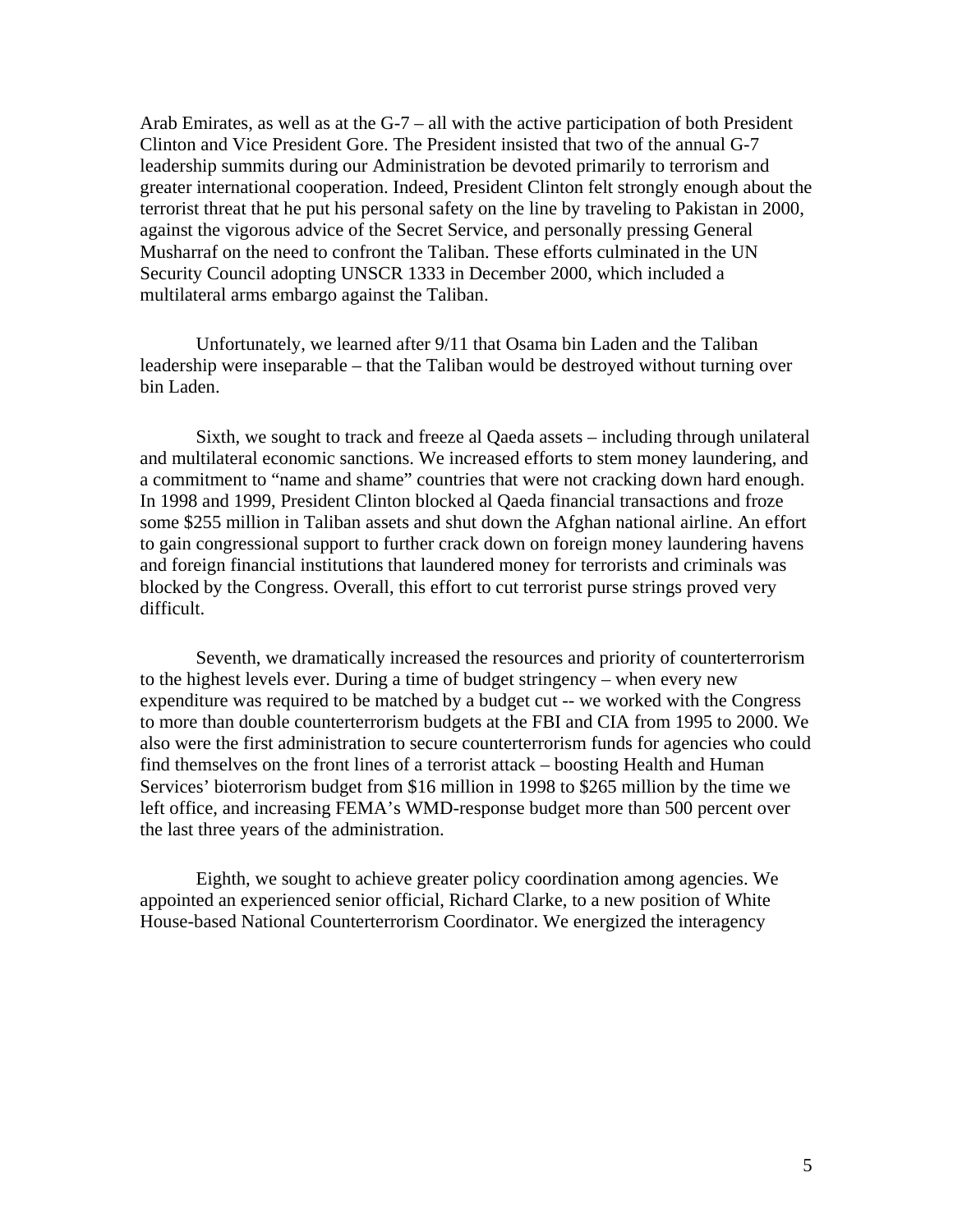Counterterrorism Security Group (CSG), consisting of senior-level counterterrorism officials from all key agencies. The CSG convened several times a week – sometimes every day – to review and follow up on threats. We elevated terrorism to an intelligence priority level exceeded only by support for military operations and a few key countries such as Iraq. We have come to understand better that this does not mean information always was shared within and among agencies. But everyone was at the table -- everyone should have been clear about the threat.

This priority was reflected in five Presidential Decision Directives (PDDs) we issued between 1995 and 1998. A PDD is a document hammered out by the relevant agencies and signed by the President, giving it special standing. PDD 35 issued in 1995 designated terrorism as an intelligence priority. PDD 39 issued in 1995 emphasized foreign terrorist captures, terrorist financing and weapons of mass destruction. PDD 42 issued in 1995 focused on combating criminal and terrorist organizations abroad. PDD 62 issued in 1998 established the first agreed designation of which agencies had lead responsibility for the range of activities involved. PDD 63 issued in 1998 called for the first plan to protect our nation's critical infrastructure, with a new emphasis on cybersecurity and a new budgeting mechanism that provided for cross-cutting review of all counterterrorism budgets.

Ninth, we moved forward to develop a critical infrastructure protection plan, in coordination with the private sector, including government-industry advisory groups. We stepped up funding for first responders in more than 150 cities. At President Clinton's personal instruction, we launched a \$1.5 billion bioterrorism effort, developing national stockpiles of CIPRO (which were used in 2001 with the anthrax attacks) and of smallpox vaccine. President Clinton sought bioterrorism supplementals in the hundreds of millions.

Finally, the administration from President Clinton on down repeatedly sounded the alarm – assuring that terrorism was on the national agenda including in every State of the Union speech the President delivered from his first to his last. In 1995, President Clinton was the first world leader to bring this challenge before the United Nations, calling for a global fight against terrorism, and as early as 1996, he spoke of terrorism as "the enemy of our generation." Indeed, over his eight years in office President Clinton devoted 10 speeches solely to terrorism and delivered more than 60 significant remarks on the topic and raised the issue in public remarks more than 200 times.

Both President Clinton and Vice President Gore were deeply committed to preventing and fighting terrorism at the highest levels; both played a hands-on role in articulating our counterterrorism strategy and both pressed our agenda with foreign leaders on innumerable occasions.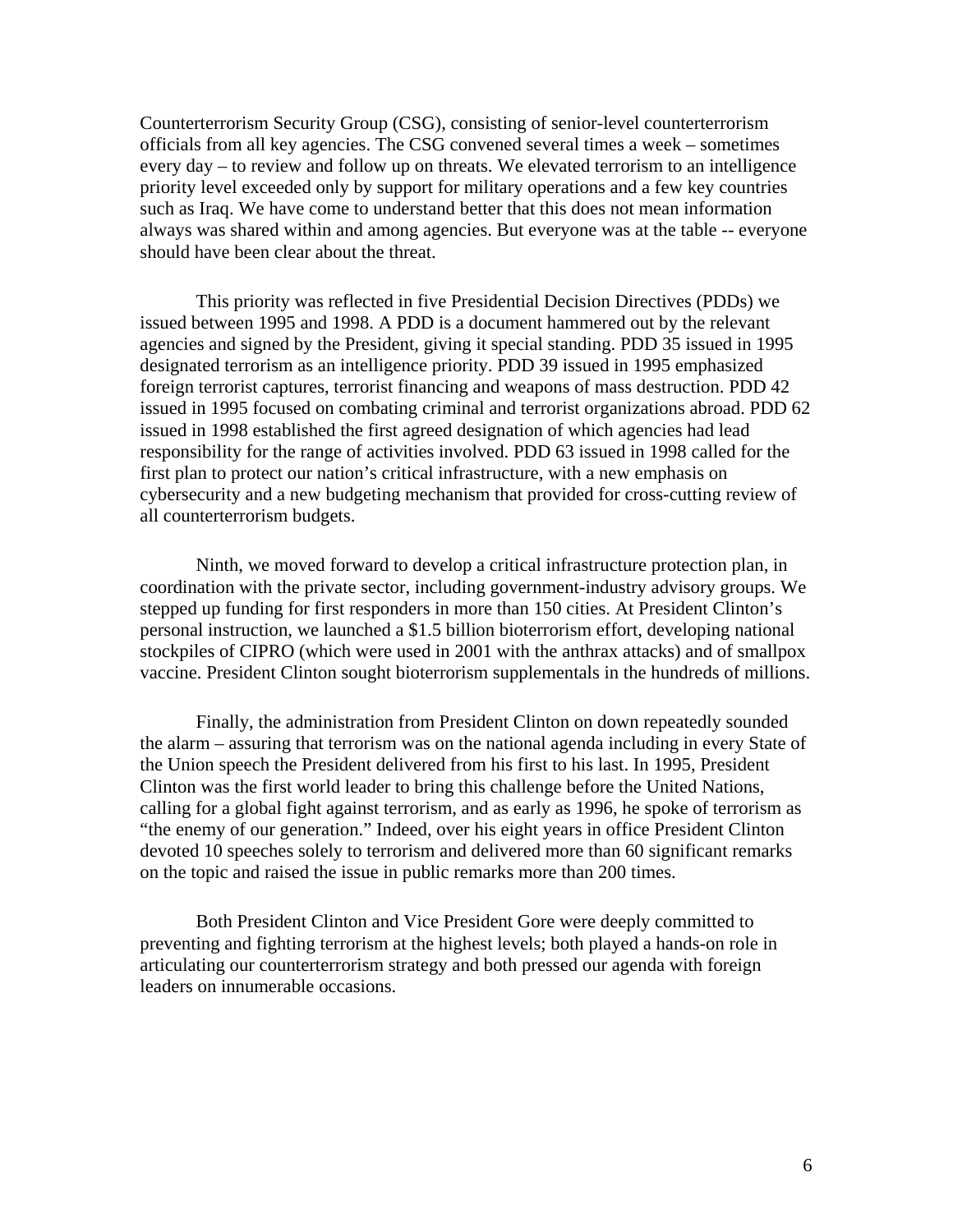Let me address the remaining topics you enumerated in your letter more fully.

You asked about the attack on the U.S.S. Cole in Yemen on October 12, 2000, a few months before our administration ended. We did have strong suspicions that al Qaeda was involved. By the time President Clinton left office, however, neither the CIA nor the FBI had reached firm conclusions that al Qaeda was responsible for that assault. Let's recall that we initially had strong suspicions that Oklahoma City was a foreign terrorist attack, the crash of TWA 800 in 1996 was caused by terrorism and strong suspicions in other cases, such as Pan Am 103, ultimately proved incorrect. A President needs a clear judgment of responsibility upon which to base military action.

You also asked about Saudi Arabia and terrorism. The President and Vice President personally pressed Saudi officials to use their leverage against the Taliban. We know that a senior Saudi official went to Afghanistan to press the Taliban at our request. The Saudis broke their relationship with the Taliban, cut off their funding and ultimately denied visas to Afghans. I do not know whether they used the full measure of their authority.

You asked how effective key agencies were at implementing the Clinton administration's counterterrorism strategy. Certainly, the level of interagency cooperation was greater than ever before. I believe the CIA was seriously focused on the counterterrorism mission. I discussed the matter incessantly with Director Tenet and I believe he shared my sense of urgency and priority. I certainly believed at the time that the CIA was pressing 100% toward the objective of dismantling al Qaeda cells, disrupting plots, and getting bin Laden and his key lieutenants -- and I had no reason to think they were "holding back" from all they could do. I know that the President and I approved every request they made for counterterrorism authority to take action.

What we have learned since 9/11, however, makes clear that the FBI was not focused as sharply on counterterrorism as the CIA. The overall impression that the Bureau conveyed to us, until the very end of our time in office, was that al Qaeda had a limited capacity to operate in the U.S. and that its presence here was under surveillance. The stream of threat information we received each day pointed repeatedly to attacks on U.S. interests abroad, not at home. And because that was the daily threat picture, that was where we focused most of our attention. Nonetheless, when presented with specific domestic threats – such as during the Millennium period – we protected the homeland.

Finally, you asked about the transition. When the Clinton administration ended, we did our best to alert the incoming team to the terrorist threat in general and the al Qaeda threat specifically. During the transition, Bush administration officials received intensive briefings on terrorism. As the press has reported, I told my successor Condoleeza Rice that she would be spending more time on terrorism and bin Laden than any other issue.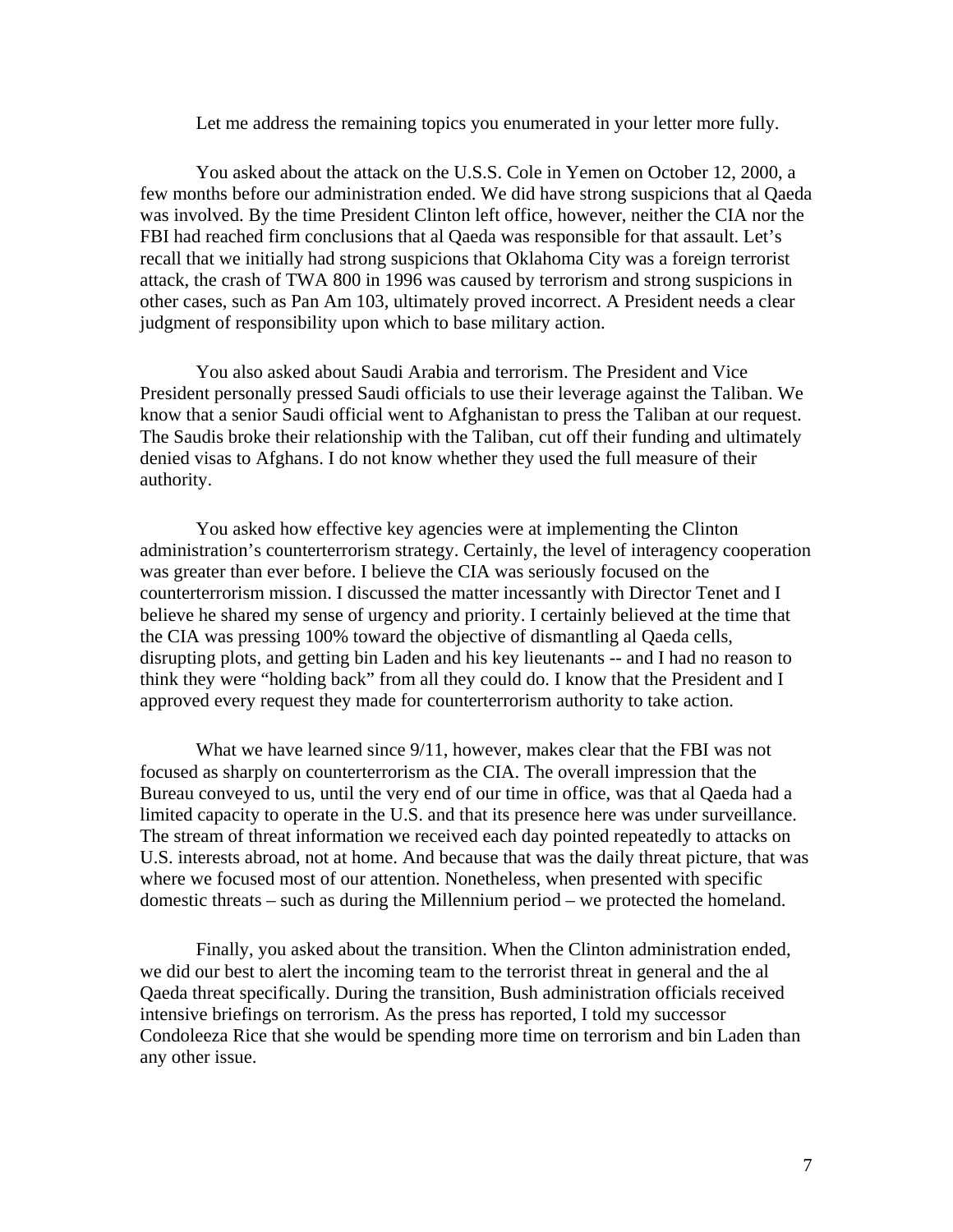## **Looking Forward: Challenges and Recommendations**

Members of the Commission, the fight against terrorism is a long-term campaign. It did not begin on September 11 2001, and it will not be put to rest by any single administration. For the remainder of my testimony, I would like to offer some targeted recommendations – speaking from the perspective of a former National Security Advisor -- to help this and future Presidents protect our country and people.

Put simply, I believe we need to strengthen three broad areas of integration: policy integration, information/intelligence integration, and resource integration.

Policy integration means assuring greater seamlessness between what traditionally have been domestic and externally focused agencies. September 11 vividly showed that borders do not demarcate where terrorism begins or ends. Integration is essential to manage the varied policies and priorities that cut across the counterterror mission – from airport security to issuing visas to military operations. But in order to reach across and into agencies, we must have strong central authority.

I believe that kind of interagency authority can only come from the White House. Moreover, I believe the NSC, with 50 years of national security experience, has standing to handle the most urgent national security issue of the day. The National Security Advisor commands the authority to ensure the relevant players will come to the table and to leverage his/her proximity to the President to seek to get things done. Therefore, I recommend consolidating the current parallel structure – which established a Homeland Security Council alongside the National Security Council – and locating overall policy coordination for counterterrorism with the National Security Advisor. One of the NSC Deputies should be devoted to this task full time.

Let me be clear however, that with a staff of a few dozen people, the NSC has neither the time nor the resources to be operational. An operational interagency working body devoted to counterterrorism would coordinate the various agencies involved on a day-to-day basis, function below the NSC and report to it on a regular and frequent basis.

Similarly, we need information and intelligence integration to prioritize intelligence in a world where the lines between war and peace, foreign and domestic, and law enforcement and intelligence have been blurred.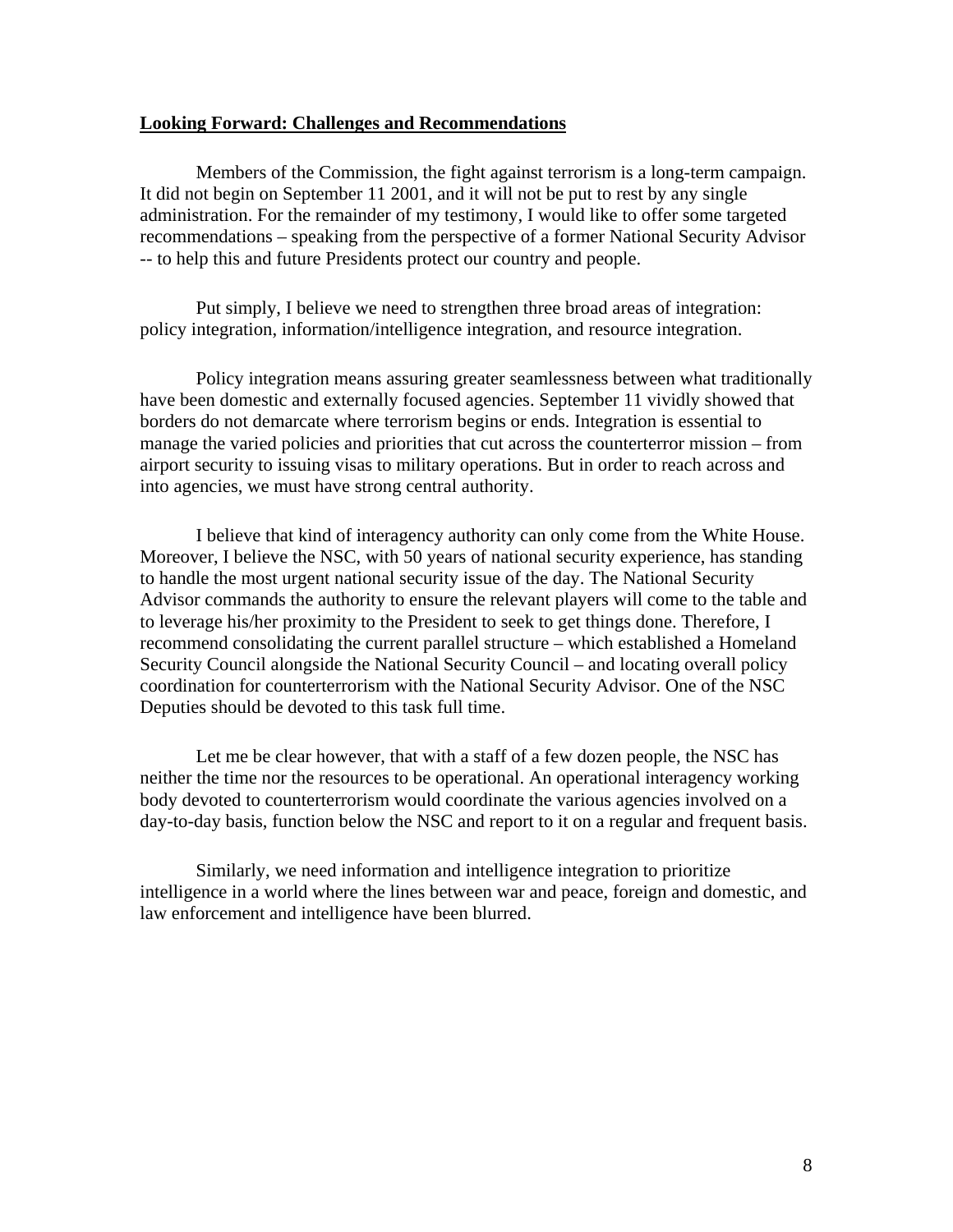I believe it is time to create a Director of National Intelligence (DNI) with authority to plan, program and budget for intelligence collection, analysis and dissemination. Today, the Director of Central Intelligence controls just 20 cents of every intelligence dollar. A more empowered DNI will permit much more effective integration of our intelligence efforts, including better concentration on counterterrorism. I would have a separate CIA Director so that the DNI would not be perceived as having a bureaucratic bias.

In addition, I would end the practice of having almost every intelligence community agency develop its own bilateral relationship with foreign counterparts, and give the DNI authority to coordinate all intelligence cooperation with other countries.

Moreover, I believe we should seek the same ethic of "jointness" among our various intelligence units that the Goldwater-Nichols Department of Defense Reorganization Act of 1986 initiated in the military. The aim of jointness is to encourage a sense of collective purpose among people working on the same issue, regardless of agency or bureau – in other words, to develop "mission-oriented" rather than "turforiented" professionals. Requiring rotational assignments among different agencies in the community exposes professionals to different techniques and points of view, while forging relationships that facilitate cross-agency cooperation and improve the overall community's performance.

We also need to think seriously about creating a domestic intelligence service. I believe the training and culture of law enforcement and intelligence are sufficiently different that we need different people doing these jobs.

The only way to make such a body as effective as it must be is to earn the confidence and support of the U.S. public from the start. A domestic intelligence service cannot simply be a vacuum cleaner. Americans will need to know in advance how, when and why information will be collected, stored and shared. In addition, there will have to be some oversight in addition to Congress – whether an inspector general, a magistrate, or something else – to provide audits and accountability.

Finally, I believe we must add resources not only to collection but also to analysis. This includes the fusion of open source analysis -- what outside experts know and understand -- with information from clandestine sources. Today, these two worlds come together far too infrequently. We should develop new mechanisms for bringing academic and private sector specialists into close and productive contact with the intelligence community – perhaps by establishing a quasi-official institute like the National Defense University to connect them in a classified setting.